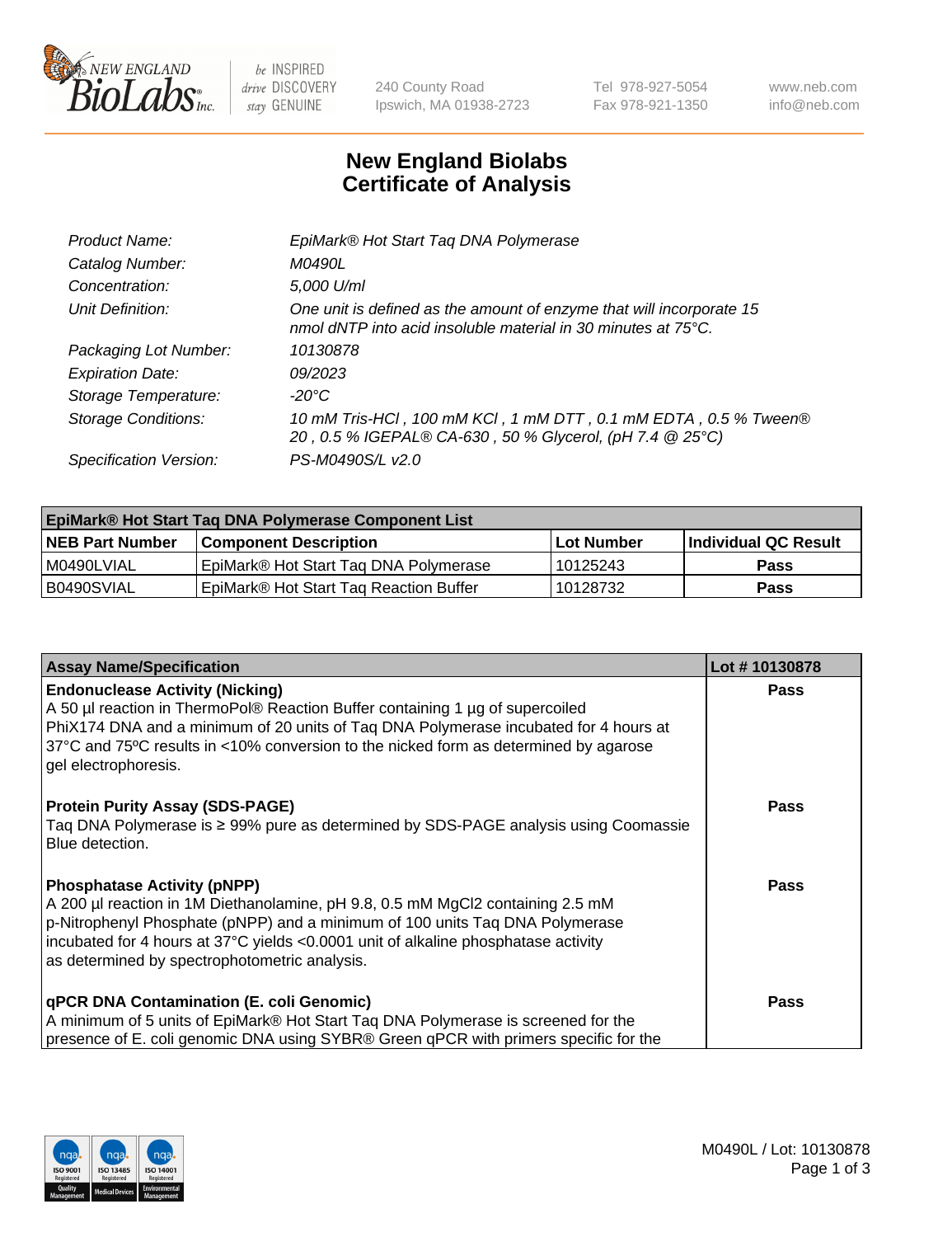

be INSPIRED drive DISCOVERY stay GENUINE

240 County Road Ipswich, MA 01938-2723 Tel 978-927-5054 Fax 978-921-1350

www.neb.com info@neb.com

| <b>Assay Name/Specification</b>                                                                                                                                                                                                                                                                                                                                                                                                                                                               | Lot #10130878 |
|-----------------------------------------------------------------------------------------------------------------------------------------------------------------------------------------------------------------------------------------------------------------------------------------------------------------------------------------------------------------------------------------------------------------------------------------------------------------------------------------------|---------------|
| E. coli 16S rRNA locus. Results are quantified using a standard curve generated from<br>purified E. coli genomic DNA. The measured level of E. coli genomic DNA<br>contamination is $\leq 1$ E. coli genome.                                                                                                                                                                                                                                                                                  |               |
| <b>RNase Activity (Extended Digestion)</b><br>A 10 µl reaction in NEBuffer 4 containing 40 ng of a 300 base single-stranded RNA<br>and a minimum of 1 µl of EpiMark® Hot Start Taq DNA Polymerase is incubated at 37°C.<br>After incubation for 16 hours, >90% of the substrate RNA remains intact as<br>determined by gel electrophoresis using fluorescent detection.                                                                                                                       | Pass          |
| PCR Amplification (Hot Start 2 kb Lambda DNA)<br>A 50 µl reaction in EpiMark® Hot Start Taq Reaction Buffer in the presence of 200 µM<br>dNTPs and 0.2 µM primers containing 20 pg Lambda DNA and 100 ng Human Genomic DNA<br>with 1.25 units of EpiMark® Hot Start Taq DNA Polymerase for 30 cycles of PCR<br>amplification results in an increase in yield of the 2 kb Lambda product and a<br>decrease in non-specific genomic bands when compared to a non-hot start control<br>reaction. | Pass          |
| Inhibition of Primer Extension (Hot Start, Radioactivity Incorporation)<br>A 50 µl primer extension assay in ThermoPol® Reaction Buffer in the presence of 200<br>µM dNTPs including [3H]-dTTP, containing 15 nM primed single-stranded M13mp18 with<br>2.5 units of EpiMark® Hot Start Taq DNA Polymerase incubated for 16 hours at 25°C<br>yields >95% inhibition when compared to a non-hot start control reaction.                                                                        | Pass          |
| Single Stranded DNase Activity (Hot Start, FAM-Labeled Oligo)<br>A 50 µl reaction in ThermoPol® Reaction Buffer containing a 10 nM solution of a<br>fluorescent internal labeled oligonucleotide and a minimum of 25 units of Taq DNA<br>Polymerase incubated for 30 minutes at 37°C and 75°C yields <10% degradation as<br>determined by capillary electrophoresis.                                                                                                                          | <b>Pass</b>   |
| <b>Non-Specific DNase Activity (16 Hour)</b><br>A 50 µl reaction in NEBuffer 2 containing 1 µg of T3 or T7 DNA in addition to a<br>reaction containing Lambda-HindIII DNA and a minimum of 5 units of EpiMark® Hot<br>Start Taq DNA Polymerase incubated for 16 hours at 37°C results in a DNA pattern<br>free of detectable nuclease degradation as determined by agarose gel<br>electrophoresis.                                                                                            | <b>Pass</b>   |

This product has been tested and shown to be in compliance with all specifications.

One or more products referenced in this document may be covered by a 3rd-party trademark. Please visit <www.neb.com/trademarks>for additional information.